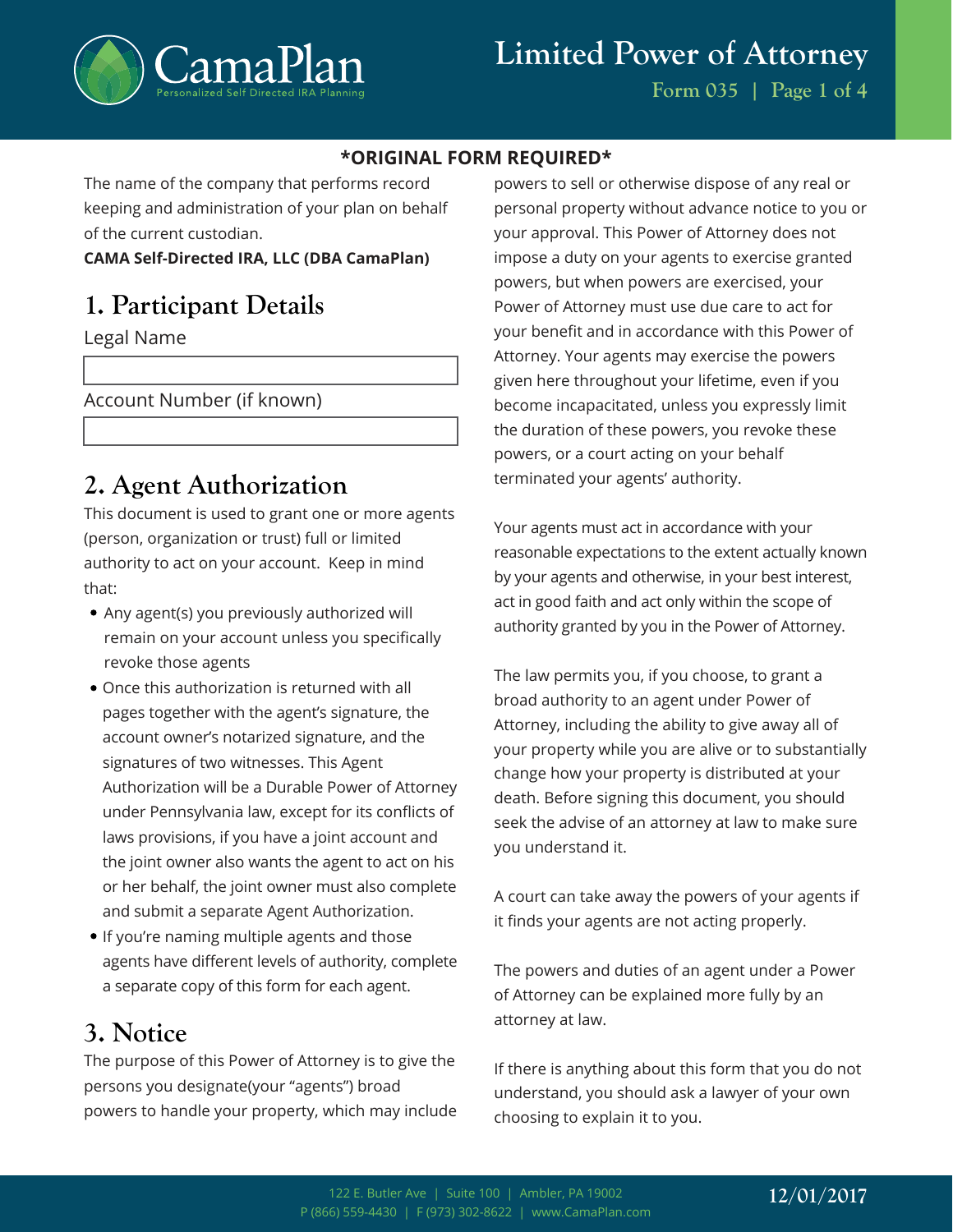

**Form 035 | Page 2 of 4**

I have read or had explained to me this notice and I understand its contents

**CamaPlan Account Holder's Signature**

**Date**

## **4. Limited Power of Attorney (LPOA)**

This LPOA gives your designated agent the power to **conduct all transactions** (with the exceptions noted below) in your Account. Please read carefully before signing. **This form must be completed in full and will only be accepted with original signatures.**

I hereby Authorize

To be my agent and attorney-in-fact to conduct all transactions, except as limited below, to the extent of the terms as previously agreed to in my Account Application. **This LPOA may not be used to direct distributions or transfers**

Attorney-In Fact Contact Information

| <b>Street</b> |            |
|---------------|------------|
| City          |            |
| <b>State</b>  | <b>ZIP</b> |
| Phone         |            |
| Fax           |            |
| Email         |            |

#### Exceptions

This LPOA, authorization and indemnification will remain in effect until the Administrator and/or Custodian has received: (1) written notice of revocation from the Account Holder/ Participant; or (2) written notice of my death. I understand this LPOA will remain in full force and effect in the event of my disability or incapacity. Any revocation or notice will not affect my obligations resulting from transactions initiated before Administrator's and/or Custodian's receipt of such revocation or notice and before Administrator and/or Custodian has had a reasonable amount of time to act upon such revocation or notice. I understand that neither the Administrator nor the Custodian is a "fiduciary" for my account and/or my investment as such terms are defined in the IRC, ERISA, and/or any applicable federal, state or local laws. I agree to release, indemnify, defend and hold the Administrator and/or Custodian harmless from any claims, including, but not limited to actions, liabilities, losses, penalties, fines, attorneys' fees, and/or third party claims, arising out of and/or in connection with their reliance on this LPOA. This indemnity and hold harmless provision shall survive any Termination of this LPOA. In the event of claims by others related to my account and/or investment wherein Administrator and/or Custodian are named as a party, Administrator and/or Custodian shall have the full and unequivocal right at their sole discretion to select heir own attorneys to represent them in such litigation and deduct from my account any amounts to pay for any costs and expenses, including, but not limited to, all attorneys' fees, and costs and internal costs (collectively "Litigation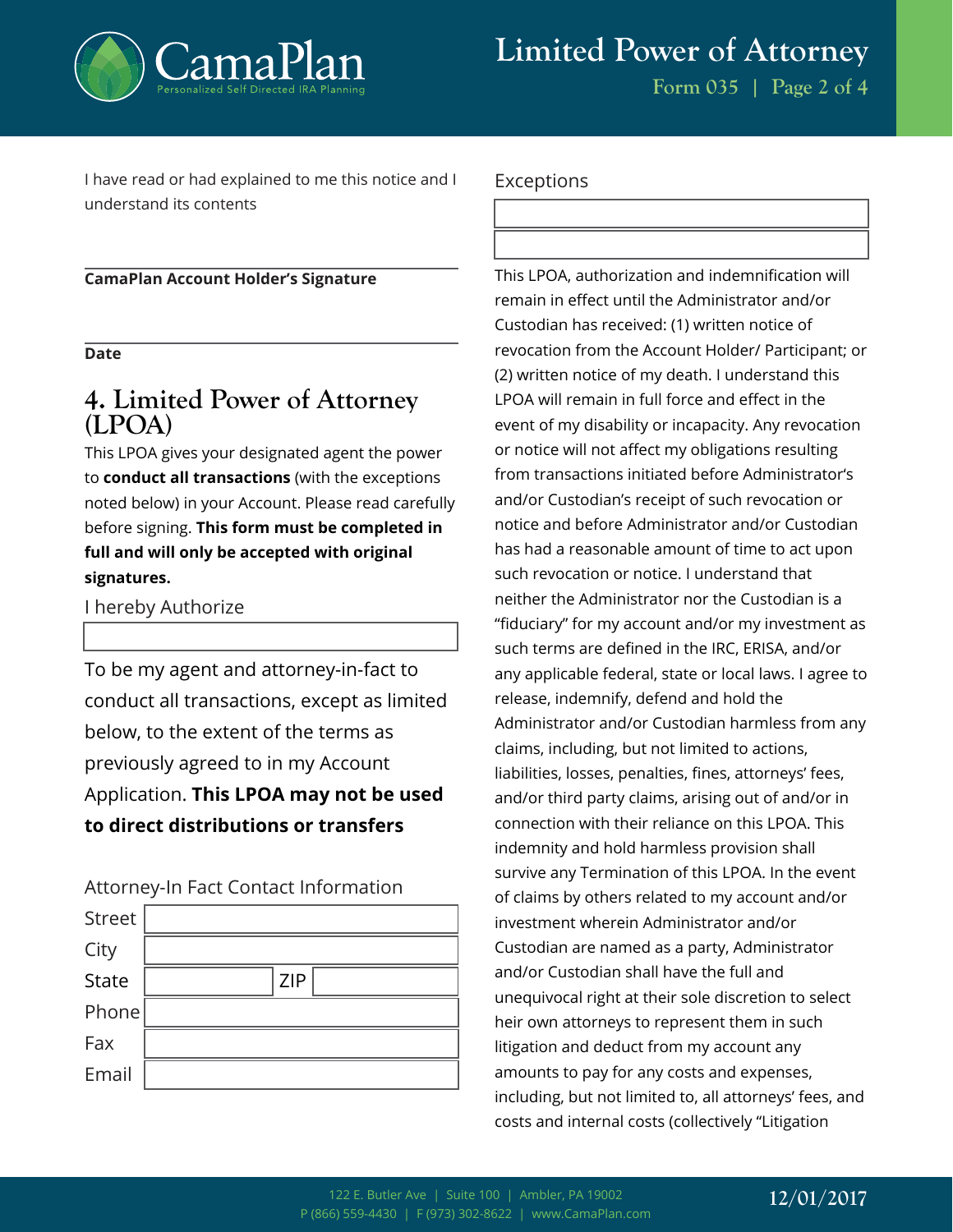

# **Limited Power of Attorney**

**Form 035 | Page 3 of 4**

Costs"), incurred by Administrator and/or Custodian in the defense of such claims and/or litigation. If there are insufficient funds in my account to cover the Litigation Costs incurred by Administrator and/or Custodian, on demand by Administrator and/or Custodian, I will promptly reimburse Administrator and/or Custodian the outstanding balance of the Litigation Costs. If I fail to promptly reimburse the Litigation Costs, Administrator and/or Custodian shall have the full and unequivocal right to freeze my assets, liquidate my assets, and/or initiate legal action in order to obtain full reimbursement of the Litigation Costs. I also understand and agree that the Administrator and or Custodian will not be responsible to take any action should there be any default with regard to this investment. For purposes of this paragraph, the terms Administrator and Custodian include CAMA Self Directed IRA LLC, its agents, assigns, joint ventures, licensees, franchises, affiliates and/or business partners. This LPOA shall be governed and construed in accordance with the laws of the Commonwealth of Pennsylvania, without reference to principles of conflicts of laws.

### **5. Signatures**

Acknowledgment of Agent

I, the agent identified in Section 2 of this LPOA, have read this power of attorney and am the person identified as the agent for the principal. I hereby acknowledge that when I act as agent I shall act in accordance with the principal's reasonable expectations to the extent actually known by me, and otherwise, in the principal's best interest, act in good faith and act only within the scope of authority granted to me by the principal in the LPOA.

#### **Printed name of Attorney-In-Fact**

#### **Signature of Attorney-In-Fact**

#### **Date**

#### **Account Holder**

I have read this LPOA and I understand its contents. I understand that anything my agent may do in the exercise of such rights and powers in this LPOA is fully binding on me.

#### **Printed name of Account Holder**

#### **Signature of Account Holder**

#### **Date**

#### **Witness**

#### **Witness**

#### **NOTARY CERTIFICATION REQUIRED - SEE PAGE 4**